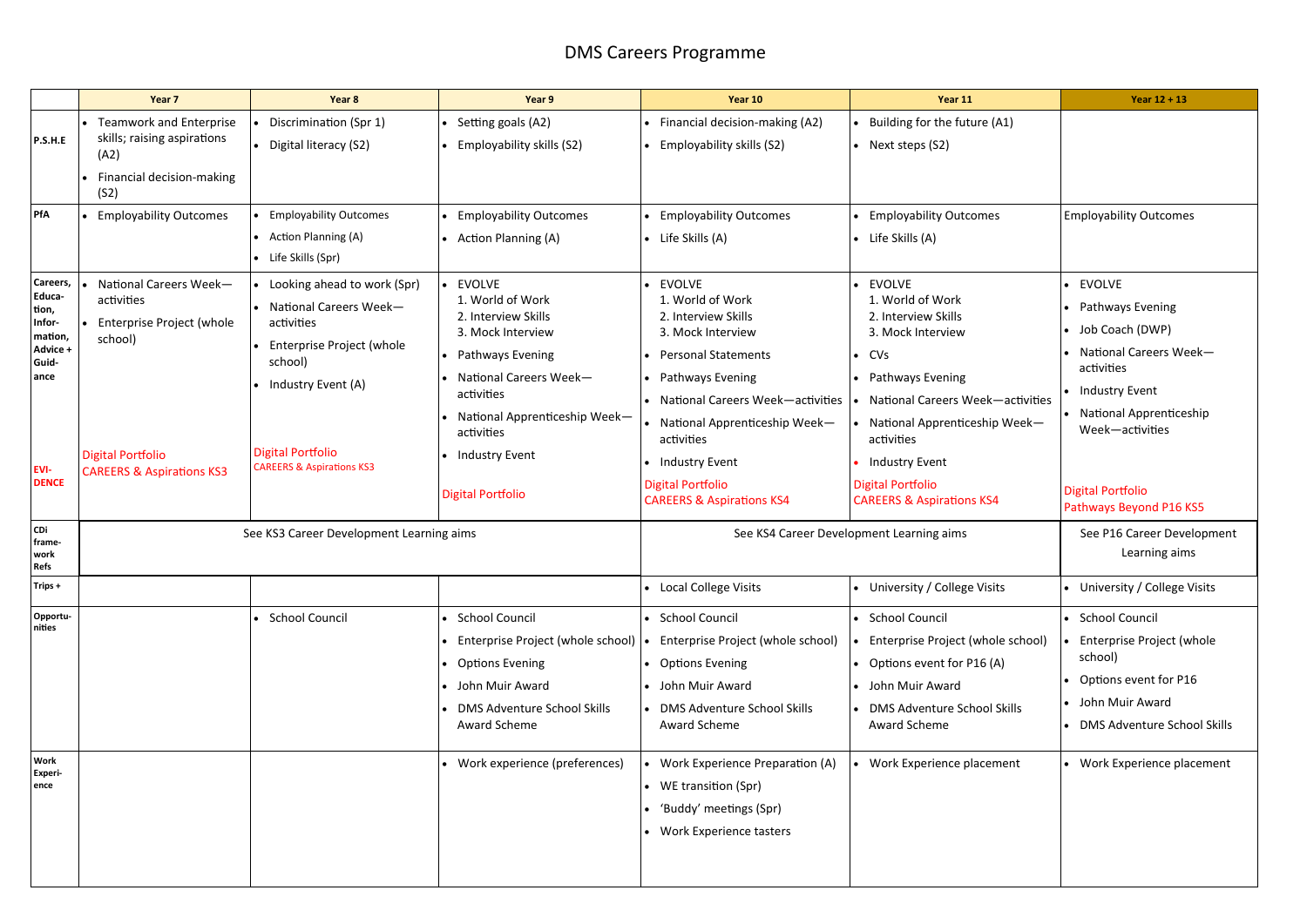| <b>Learning Areas</b>                                                                                                                                                                                                                                                                                                                                                                                                                                                                                                                                |                                                                                                                                                                                                                                                                                                                                                                                                                                                                                                                                                                                                                                                                                                                                                        |                                                                                                                                                                                                                                                                                                                                                                                                                                                                                                                                                                                                |                                                                                                                                                                                                                                                                                                                                                                                                                                                                                                                                                                                                                                                  |                                                                                                                                                                                                                                                                                                                                                                                                                                                                                                                                                                                                                                                                                                                                                                                                                                 |                                                                                                                                                                                                                                                                                                                                                                                                                                                                                                                                                                                                                                                                                                        |
|------------------------------------------------------------------------------------------------------------------------------------------------------------------------------------------------------------------------------------------------------------------------------------------------------------------------------------------------------------------------------------------------------------------------------------------------------------------------------------------------------------------------------------------------------|--------------------------------------------------------------------------------------------------------------------------------------------------------------------------------------------------------------------------------------------------------------------------------------------------------------------------------------------------------------------------------------------------------------------------------------------------------------------------------------------------------------------------------------------------------------------------------------------------------------------------------------------------------------------------------------------------------------------------------------------------------|------------------------------------------------------------------------------------------------------------------------------------------------------------------------------------------------------------------------------------------------------------------------------------------------------------------------------------------------------------------------------------------------------------------------------------------------------------------------------------------------------------------------------------------------------------------------------------------------|--------------------------------------------------------------------------------------------------------------------------------------------------------------------------------------------------------------------------------------------------------------------------------------------------------------------------------------------------------------------------------------------------------------------------------------------------------------------------------------------------------------------------------------------------------------------------------------------------------------------------------------------------|---------------------------------------------------------------------------------------------------------------------------------------------------------------------------------------------------------------------------------------------------------------------------------------------------------------------------------------------------------------------------------------------------------------------------------------------------------------------------------------------------------------------------------------------------------------------------------------------------------------------------------------------------------------------------------------------------------------------------------------------------------------------------------------------------------------------------------|--------------------------------------------------------------------------------------------------------------------------------------------------------------------------------------------------------------------------------------------------------------------------------------------------------------------------------------------------------------------------------------------------------------------------------------------------------------------------------------------------------------------------------------------------------------------------------------------------------------------------------------------------------------------------------------------------------|
| <b>Grow Throughout Life</b>                                                                                                                                                                                                                                                                                                                                                                                                                                                                                                                          | <b>Explore Possibilities</b>                                                                                                                                                                                                                                                                                                                                                                                                                                                                                                                                                                                                                                                                                                                           | <b>Manage Career</b>                                                                                                                                                                                                                                                                                                                                                                                                                                                                                                                                                                           | <b>Create Opportunities</b>                                                                                                                                                                                                                                                                                                                                                                                                                                                                                                                                                                                                                      | <b>Balance Work and Life</b>                                                                                                                                                                                                                                                                                                                                                                                                                                                                                                                                                                                                                                                                                                                                                                                                    | <b>See the Big Picture</b>                                                                                                                                                                                                                                                                                                                                                                                                                                                                                                                                                                                                                                                                             |
| Pupils need to understand that they<br>need to grow throughout life by learn-<br>ing and reflecting on themselves, their<br>background, and their strengths. At<br><b>KS3 this should include:</b><br>• being aware of the sources of help<br>and support available and responding<br>positively to feedback<br>• being aware that learning, skills and<br>qualifications are important for career<br>• being willing to challenge themselves<br>and try new things<br>• recording achievements<br>• being aware of heritage, identity and<br>values | Pupils need to explore the full range of<br>possibilities open to them and learn<br>about recruitment processes and the<br>culture of different workplaces. At KS3<br>this should include:<br>• being aware of the range of possible<br>jobs<br>· identifying common sources of infor-<br>mation about the labour market and<br>the education system<br>• being aware of the main learning<br>pathways (e.g. university, college and<br>apprenticeships)<br>• being aware that many jobs require<br>learning, skills and minimum qualifica-<br>tions<br>• being aware of the range of different<br>sectors and organisations where they<br>can work<br>• being aware of the range of ways that<br>organisations undertake recruitment<br>and selection | Pupils need to manage their career<br>actively, make the most of opportuni-<br>ties and learn from setbacks. At KS3<br>this should include:<br>• being aware that career describes<br>their journey through life, learning and<br>work<br>. looking forward to the future<br>• imagining a range of possibilities for<br>themselves in their career<br>• being aware that different jobs and<br>careers bring different challenges and<br>rewards<br>• managing the transition into second-<br>ary school and preparing for choosing<br>their GCSEs<br>• learning from setbacks and challenges | Pupils need to create opportunities by<br>being proactive and building positive<br>relationships with others. At KS3 this<br>should include:<br>· developing friendships and relation-<br>ships with others<br>• being aware that it is important to<br>take initiative in their learning and life<br>• being aware that building a career wi<br>require them to be imaginative and<br>flexible<br>• developing the ability to communi-<br>cate their needs and wants<br>• being able to identify a role model<br>and being aware of the value of leader-<br>ship<br>• being aware of the concept of entre-<br>preneurialism and self-employment | Pupils need to balance their life as a<br>worker and/or entrepreneur with their<br>wellbeing, other interests and their<br>involvement with their family and<br>community. At KS3 this should include:   include:<br>• being aware of the concept of work-<br>life balance<br>• being aware that physical and mental<br>wellbeing are important<br>• being aware of money and that individu-<br>als and families have to actively manage<br>their finances<br>• being aware of the ways that they can<br>be involved in their family and commu-<br>nity<br>• being aware of different life stages<br>and life roles<br>• being aware of rights and responsibili-<br>ties in the workplace and in society<br>• recognising the injustices caused by<br>prejudice, stereotypes and discrimina-<br>tion in learning and workplaces | Pupils need to see the big picture by<br>paying attention to how the economy,<br>politics and society connect with their<br>own life and career. At KS3 this should<br>• being aware of a range of different<br>media, information sources and view-<br>points<br>• being aware that there are trends in<br>local and national labour markets<br>• being aware that trends in technology<br>and science have implications for ca-<br>reer<br>• being aware of the relationship be-<br>tween career and the natural environ-<br>ment<br>• being aware of the relationship be-<br>tween career, community and society<br>• being aware of the relationship be-<br>tween career, politics and the economy |
| Activity ideas                                                                                                                                                                                                                                                                                                                                                                                                                                                                                                                                       |                                                                                                                                                                                                                                                                                                                                                                                                                                                                                                                                                                                                                                                                                                                                                        |                                                                                                                                                                                                                                                                                                                                                                                                                                                                                                                                                                                                |                                                                                                                                                                                                                                                                                                                                                                                                                                                                                                                                                                                                                                                  |                                                                                                                                                                                                                                                                                                                                                                                                                                                                                                                                                                                                                                                                                                                                                                                                                                 |                                                                                                                                                                                                                                                                                                                                                                                                                                                                                                                                                                                                                                                                                                        |
| Discussion of what skills are<br>needed in life and work<br><b>Barclays Life Skills</b><br><b>Skillsbuilder Hub</b><br><b>Career Kickstart</b><br><b>Recording achievements</b><br><b>DMS Careers &amp; Aspirations</b><br>booklet                                                                                                                                                                                                                                                                                                                   | • Using career information resources<br><b>Resources to follow</b><br>• Exploring vacancy information<br><b>Resources to follow</b>                                                                                                                                                                                                                                                                                                                                                                                                                                                                                                                                                                                                                    | Involving parents in helping pu-<br>pils to think about and plan their<br>career<br><b>Bring employers and employees</b><br>in the talk to pupils                                                                                                                                                                                                                                                                                                                                                                                                                                              | Find out about NCS and take part<br>when 16<br>Take part in enterprise and so-<br>cial enterprise competitions,<br>challenges and programmes                                                                                                                                                                                                                                                                                                                                                                                                                                                                                                     |                                                                                                                                                                                                                                                                                                                                                                                                                                                                                                                                                                                                                                                                                                                                                                                                                                 |                                                                                                                                                                                                                                                                                                                                                                                                                                                                                                                                                                                                                                                                                                        |
| <b>Learning Outcomes</b>                                                                                                                                                                                                                                                                                                                                                                                                                                                                                                                             |                                                                                                                                                                                                                                                                                                                                                                                                                                                                                                                                                                                                                                                                                                                                                        |                                                                                                                                                                                                                                                                                                                                                                                                                                                                                                                                                                                                |                                                                                                                                                                                                                                                                                                                                                                                                                                                                                                                                                                                                                                                  |                                                                                                                                                                                                                                                                                                                                                                                                                                                                                                                                                                                                                                                                                                                                                                                                                                 |                                                                                                                                                                                                                                                                                                                                                                                                                                                                                                                                                                                                                                                                                                        |
|                                                                                                                                                                                                                                                                                                                                                                                                                                                                                                                                                      |                                                                                                                                                                                                                                                                                                                                                                                                                                                                                                                                                                                                                                                                                                                                                        |                                                                                                                                                                                                                                                                                                                                                                                                                                                                                                                                                                                                |                                                                                                                                                                                                                                                                                                                                                                                                                                                                                                                                                                                                                                                  |                                                                                                                                                                                                                                                                                                                                                                                                                                                                                                                                                                                                                                                                                                                                                                                                                                 |                                                                                                                                                                                                                                                                                                                                                                                                                                                                                                                                                                                                                                                                                                        |

# **KS3 (Yrs 7, 8 ,9)**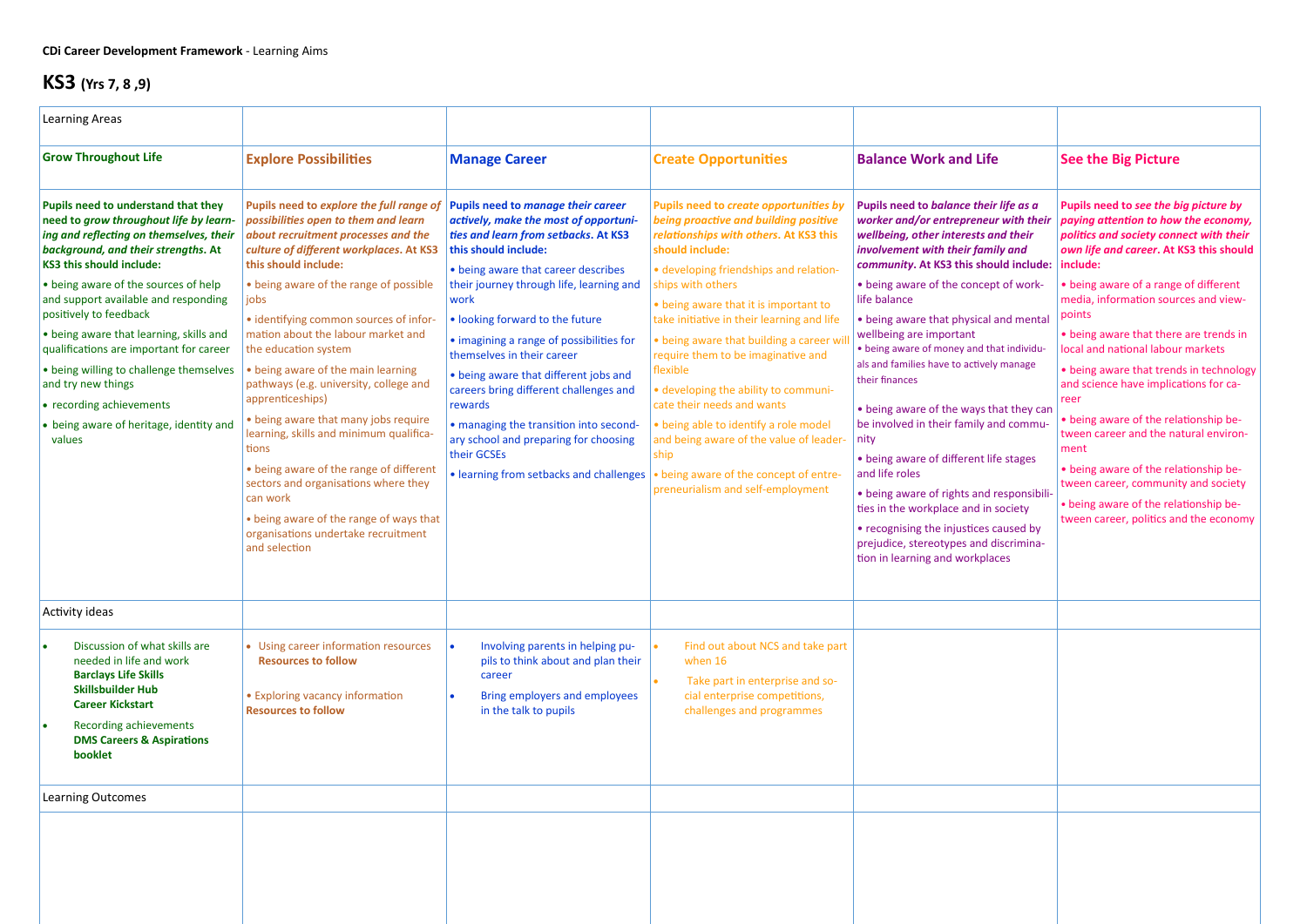| <b>Learning Areas</b>                                                                                                                                                                                                                                                                                                                                                                                                                                                                                                                                                                                                                    |                                                                                                                                                                                                                                                                                                                                                                                                                                                                                                                                                                                                                                                                                                                                                                                         |                                                                                                                                                                                                                                                                                                                                                                                                                                                                                                                                                                                                                                                                                   |                                                                                                                                                                                                                                                                                                                                                                                                                                                                                                                                                                                                                                                                      |                                                                                                                                                                                                                                                                                                                                                                                                                                                                                                                                                                                                                                                                                                                                                                                                                                                                                                                                                                                                                                 |                                                                                                                                                                                                                                                                                                                                                                                                                                                                                                                                                                                                  |
|------------------------------------------------------------------------------------------------------------------------------------------------------------------------------------------------------------------------------------------------------------------------------------------------------------------------------------------------------------------------------------------------------------------------------------------------------------------------------------------------------------------------------------------------------------------------------------------------------------------------------------------|-----------------------------------------------------------------------------------------------------------------------------------------------------------------------------------------------------------------------------------------------------------------------------------------------------------------------------------------------------------------------------------------------------------------------------------------------------------------------------------------------------------------------------------------------------------------------------------------------------------------------------------------------------------------------------------------------------------------------------------------------------------------------------------------|-----------------------------------------------------------------------------------------------------------------------------------------------------------------------------------------------------------------------------------------------------------------------------------------------------------------------------------------------------------------------------------------------------------------------------------------------------------------------------------------------------------------------------------------------------------------------------------------------------------------------------------------------------------------------------------|----------------------------------------------------------------------------------------------------------------------------------------------------------------------------------------------------------------------------------------------------------------------------------------------------------------------------------------------------------------------------------------------------------------------------------------------------------------------------------------------------------------------------------------------------------------------------------------------------------------------------------------------------------------------|---------------------------------------------------------------------------------------------------------------------------------------------------------------------------------------------------------------------------------------------------------------------------------------------------------------------------------------------------------------------------------------------------------------------------------------------------------------------------------------------------------------------------------------------------------------------------------------------------------------------------------------------------------------------------------------------------------------------------------------------------------------------------------------------------------------------------------------------------------------------------------------------------------------------------------------------------------------------------------------------------------------------------------|--------------------------------------------------------------------------------------------------------------------------------------------------------------------------------------------------------------------------------------------------------------------------------------------------------------------------------------------------------------------------------------------------------------------------------------------------------------------------------------------------------------------------------------------------------------------------------------------------|
| <b>Grow Throughout Life</b>                                                                                                                                                                                                                                                                                                                                                                                                                                                                                                                                                                                                              | <b>Explore Possibilities</b>                                                                                                                                                                                                                                                                                                                                                                                                                                                                                                                                                                                                                                                                                                                                                            | <b>Manage Career</b>                                                                                                                                                                                                                                                                                                                                                                                                                                                                                                                                                                                                                                                              | <b>Create Opportunities</b>                                                                                                                                                                                                                                                                                                                                                                                                                                                                                                                                                                                                                                          | <b>Balance Work and Life</b>                                                                                                                                                                                                                                                                                                                                                                                                                                                                                                                                                                                                                                                                                                                                                                                                                                                                                                                                                                                                    | <b>See the Big Picture</b>                                                                                                                                                                                                                                                                                                                                                                                                                                                                                                                                                                       |
| Pupils need to understand that they<br>need to grow throughout life by learn-<br>ing and reflecting on themselves, their<br>background, and their strengths. At<br><b>KS4 this should include:</b><br>• responding positively to help, support<br>and feedback<br>• positively engaging in learning and<br>taking action to achieve good outcomes<br>• recognising the value of challenging<br>themselves and trying new things<br>• reflecting on and recording achieve-<br>ments, experiences and learning<br>• considering what learning pathway<br>they should pursue next<br>• reflecting on their heritage, identity and<br>values | Pupils need to explore the full range of<br>possibilities open to them and learn<br>about recruitment processes and the<br>culture of different workplaces. At KS4<br>this should include:<br>• considering what jobs and roles are<br>interesting<br>• researching the labour market and<br>the education system<br>• recognising the main learning path-<br>ways and considering which one they<br>want to follow and how they will access<br>and succeed in it<br>• researching the learning and qualifica-<br>tion requirements for jobs and careers<br>that they are interested in<br>• researching the range of workplaces<br>and what it is like to work there<br>• researching how recruitment and selec-<br>tion processes work and what they need to<br>do to succeed in them | Pupils need to manage their career<br>actively, make the most of opportuni-<br>ties and learn from setbacks. At KS4<br>this should include:<br>• recognising the different ways in<br>which people talk about career and re-<br>flecting on its meaning to them<br>• building their confidence and optimism<br>about their future<br>making plans and developing a pathway<br>into their future<br>• considering the risks and rewards as-<br>sociated with different pathways and<br>careers<br>• taking steps to achieve in their GCSEs<br>and make a decision about their post-<br>16 pathway<br>• thinking about how they deal with and<br>learn from challenges and setbacks | Pupils need to create opportunities by<br>being proactive and building positive<br>relationships with others. At KS4 this<br>should include:<br>• developing friendships and relation-<br>ships and reflecting on their relation-<br>ship to their career<br>• starting to take responsibility for mak<br>ing things happen in their career<br>• being able to reflect on and change<br>their career ideas and the strategies<br>that they are pursuing to achieve them<br>• being willing to speak up for them-<br>selves and others<br>· being able to discuss role models and<br>reflect on leadership<br>• researching entrepreneurialism and<br>self-employment | Pupils need to balance their life as a<br>worker and/or entrepreneur with their<br>wellbeing, other interests and their<br>involvement with their family and<br>community. At KS4 this should include:<br>• reflecting on the different ways in<br>which people balance their work and<br>life<br>• reflecting on their physical and men-<br>tal wellbeing and considering how they<br>can improve these<br>• recognising the role that money and<br>finances will play, in the decisions that<br>they make and, in their life and career<br>• recognising the role that they play in<br>their family and community and consid-<br>ering how that might shape their career<br>• considering how they want to move<br>through different life stages and manage<br>different life roles<br>developing knowledge of rights and re-<br>sponsibilities in the workplace and in<br>society<br>• identifying what they can do, individually<br>and with others, to challenge prejudice,<br>stereotyping and discrimination in learning | Pupils need to see the big picture by<br>paying attention to how the economy,<br>politics and society connect with their<br>own life and career. At KS4 this should<br>include:<br>• evaluating different media, infor-<br>mation sources and viewpoints<br>• exploring local and national labour<br>market trends<br>• exploring trends in technology and<br>science<br>• exploring the relationship between<br>career and the environment<br>• exploring the relationship between<br>career, community and society<br>• exploring the relationship between<br>career, politics and the economy |
| Learning Outcomes                                                                                                                                                                                                                                                                                                                                                                                                                                                                                                                                                                                                                        |                                                                                                                                                                                                                                                                                                                                                                                                                                                                                                                                                                                                                                                                                                                                                                                         |                                                                                                                                                                                                                                                                                                                                                                                                                                                                                                                                                                                                                                                                                   |                                                                                                                                                                                                                                                                                                                                                                                                                                                                                                                                                                                                                                                                      | and workplaces                                                                                                                                                                                                                                                                                                                                                                                                                                                                                                                                                                                                                                                                                                                                                                                                                                                                                                                                                                                                                  |                                                                                                                                                                                                                                                                                                                                                                                                                                                                                                                                                                                                  |
|                                                                                                                                                                                                                                                                                                                                                                                                                                                                                                                                                                                                                                          |                                                                                                                                                                                                                                                                                                                                                                                                                                                                                                                                                                                                                                                                                                                                                                                         |                                                                                                                                                                                                                                                                                                                                                                                                                                                                                                                                                                                                                                                                                   |                                                                                                                                                                                                                                                                                                                                                                                                                                                                                                                                                                                                                                                                      |                                                                                                                                                                                                                                                                                                                                                                                                                                                                                                                                                                                                                                                                                                                                                                                                                                                                                                                                                                                                                                 |                                                                                                                                                                                                                                                                                                                                                                                                                                                                                                                                                                                                  |

## **KS4 (Yrs 10, 11)**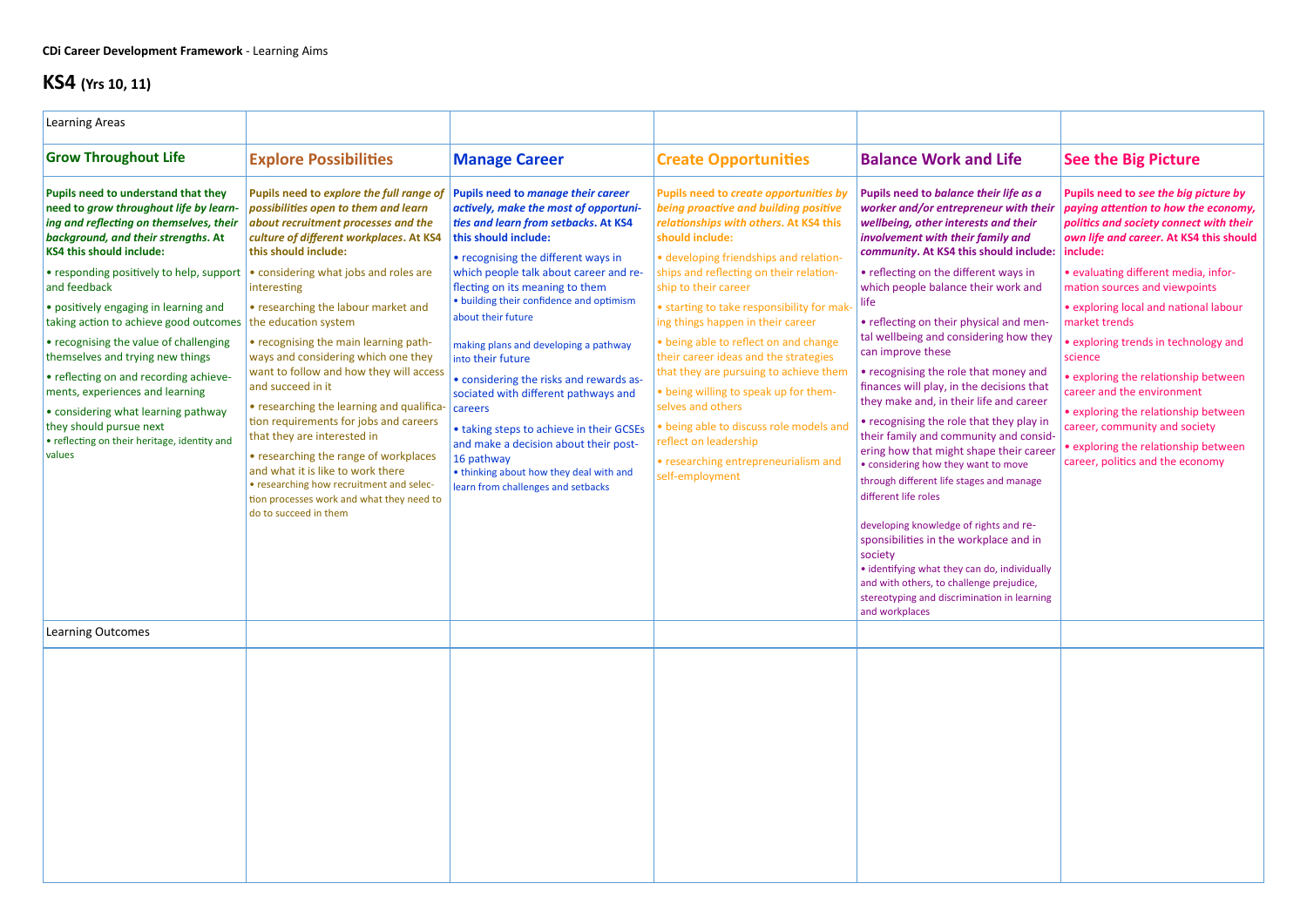| <b>Learning Areas</b>                                                                                                                                                                                                                                                                                                                                                                                                                                                                                                                                                                                                                                            |                                                                                                                                                                                                                                                                                                                                                                                                                                                                                                                                                                                                                                                                                                                                     |                                                                                                                                                                                                                                                                                                                                                                                                                                                                                                                                                                                                                                                                                                                    |                                                                                                                                                                                                                                                                                                                                                                                                                                                                                                                                                                                              |                                                                                                                                                                                                                                                                                                                                                                                                                                                                                                                                                                                                                                                                                                                                                                                                                                                                                                                                                                      |                                                                                                                                                                                                                                                                                                                                                                                                                                                                                                                                                                                                                                                                                                                                                                                                          |
|------------------------------------------------------------------------------------------------------------------------------------------------------------------------------------------------------------------------------------------------------------------------------------------------------------------------------------------------------------------------------------------------------------------------------------------------------------------------------------------------------------------------------------------------------------------------------------------------------------------------------------------------------------------|-------------------------------------------------------------------------------------------------------------------------------------------------------------------------------------------------------------------------------------------------------------------------------------------------------------------------------------------------------------------------------------------------------------------------------------------------------------------------------------------------------------------------------------------------------------------------------------------------------------------------------------------------------------------------------------------------------------------------------------|--------------------------------------------------------------------------------------------------------------------------------------------------------------------------------------------------------------------------------------------------------------------------------------------------------------------------------------------------------------------------------------------------------------------------------------------------------------------------------------------------------------------------------------------------------------------------------------------------------------------------------------------------------------------------------------------------------------------|----------------------------------------------------------------------------------------------------------------------------------------------------------------------------------------------------------------------------------------------------------------------------------------------------------------------------------------------------------------------------------------------------------------------------------------------------------------------------------------------------------------------------------------------------------------------------------------------|----------------------------------------------------------------------------------------------------------------------------------------------------------------------------------------------------------------------------------------------------------------------------------------------------------------------------------------------------------------------------------------------------------------------------------------------------------------------------------------------------------------------------------------------------------------------------------------------------------------------------------------------------------------------------------------------------------------------------------------------------------------------------------------------------------------------------------------------------------------------------------------------------------------------------------------------------------------------|----------------------------------------------------------------------------------------------------------------------------------------------------------------------------------------------------------------------------------------------------------------------------------------------------------------------------------------------------------------------------------------------------------------------------------------------------------------------------------------------------------------------------------------------------------------------------------------------------------------------------------------------------------------------------------------------------------------------------------------------------------------------------------------------------------|
| <b>Grow Throughout Life</b>                                                                                                                                                                                                                                                                                                                                                                                                                                                                                                                                                                                                                                      | <b>Explore Possibilities</b>                                                                                                                                                                                                                                                                                                                                                                                                                                                                                                                                                                                                                                                                                                        | <b>Manage Career</b>                                                                                                                                                                                                                                                                                                                                                                                                                                                                                                                                                                                                                                                                                               | <b>Create Opportunities</b>                                                                                                                                                                                                                                                                                                                                                                                                                                                                                                                                                                  | <b>Balance Work and Life</b>                                                                                                                                                                                                                                                                                                                                                                                                                                                                                                                                                                                                                                                                                                                                                                                                                                                                                                                                         | <b>See the Big Picture</b>                                                                                                                                                                                                                                                                                                                                                                                                                                                                                                                                                                                                                                                                                                                                                                               |
| Students need to understand that they<br>need to grow throughout life by learn-<br>ing and reflecting on themselves, their<br>background, and their strengths. In the<br>post-16 phase this should include:<br>• actively seeking out help, support and<br>feedback<br>• taking responsibility for their learning<br>and aiming high<br>• seeking out challenges and opportuni-<br>ties for development<br>• reflecting on and recording achieve-<br>ments, experiences and learning and<br>communicating them to others<br>• planning their next steps in learning<br>and work<br>· discussing and reflecting on the impact of<br>heritage, identity and values | Students need to explore the full range<br>of possibilities open to them and learn<br>about recruitment processes and the<br>culture of different workplaces. In the<br>post-16 phase this should include:<br>• developing a clear direction of travel<br>in their career and actively pursuing this<br>• actively seeking out information on<br>the labour market and education sys-<br>tem to support their career<br>• having a clear understanding of the<br>learning pathways and qualifications<br>that they will need to pursue their ca-<br>reer<br>· actively researching and reflecting on<br>workplaces, workplace culture and ex-<br>pectations<br>· analysing and preparing for recruitment<br>and selection processes | <b>Students need to manage their career</b><br>actively, make the most of opportuni-<br>ties and learn from setbacks. In the<br>post-16 phase this should include:<br>• being able to describe the concept of<br>career and say what it means to them<br>building their confidence and optimism<br>about their future and acting on it<br>• actively planning, prioritising and<br>setting targets for their future<br>• considering the risks and rewards of<br>different pathways and career and de-<br>ciding between them<br>• managing the transition into the post-<br>16 learning context and preparing for<br>post-18 transitions<br>• being proactive about being resilient<br>and learning from setbacks | <b>Students need to create opportunities</b><br>by being proactive and building posi-<br>tive relationships with others. In the<br>post-16 phase this should include:<br>· building and maintaining relationship<br>and networks within and beyond the<br>school<br>• being proactive about their life, learn<br>ing and career<br>• being creative and agile as they devel<br>op their career pathway<br>• representing themselves and others<br>· acting as a leader, role model or ex-<br>ample to others<br>• considering entrepreneurialism and self-<br>employment as a career pathway | Students need to balance their life as a<br>worker and/or entrepreneur with their<br>wellbeing, other interests and their<br>involvement with their family and<br>community. In the post-16 phase this<br>should include:<br>• planning for the kind of balance of<br>work and life that they want<br>• taking action to improve their physical<br>and mental wellbeing<br>• beginning to manage their own mon-<br>ey and plan their finances (e.g. thinking<br>about student loans)<br>• actively shaping their involvement in<br>their family and community as part of<br>their career planning<br>planning for different life stages and con-<br>sidering the different life roles that they<br>want to play<br>• being aware of their role in ensuring<br>rights and responsibilities in the work-<br>place and in society<br>• taking action to challenge prejudice, ste-<br>reotypes and discrimination in learning and<br>workplaces when they encounter them | Students need to see the big picture by<br>paying attention to how the economy,<br>politics and society connect with their<br>own life and career. In the post-16<br>phase this should include:<br>• evaluating different media, infor-<br>mation sources and viewpoints and re-<br>flecting on the best way to get infor-<br>mation for their career<br>• exploring and responding to local and<br>national labour market trends<br>• exploring and responding to trends in<br>technology and science<br>• exploring and responding to the rela-<br>tionship between career and the envi-<br>ronment<br>• exploring and responding to the rela-<br>tionship between career, community<br>and society<br>• exploring and responding to the rela-<br>tionship between career, politics and<br>the economy |
| <b>Learning Outcomes</b>                                                                                                                                                                                                                                                                                                                                                                                                                                                                                                                                                                                                                                         |                                                                                                                                                                                                                                                                                                                                                                                                                                                                                                                                                                                                                                                                                                                                     |                                                                                                                                                                                                                                                                                                                                                                                                                                                                                                                                                                                                                                                                                                                    |                                                                                                                                                                                                                                                                                                                                                                                                                                                                                                                                                                                              |                                                                                                                                                                                                                                                                                                                                                                                                                                                                                                                                                                                                                                                                                                                                                                                                                                                                                                                                                                      |                                                                                                                                                                                                                                                                                                                                                                                                                                                                                                                                                                                                                                                                                                                                                                                                          |
|                                                                                                                                                                                                                                                                                                                                                                                                                                                                                                                                                                                                                                                                  |                                                                                                                                                                                                                                                                                                                                                                                                                                                                                                                                                                                                                                                                                                                                     |                                                                                                                                                                                                                                                                                                                                                                                                                                                                                                                                                                                                                                                                                                                    |                                                                                                                                                                                                                                                                                                                                                                                                                                                                                                                                                                                              |                                                                                                                                                                                                                                                                                                                                                                                                                                                                                                                                                                                                                                                                                                                                                                                                                                                                                                                                                                      |                                                                                                                                                                                                                                                                                                                                                                                                                                                                                                                                                                                                                                                                                                                                                                                                          |

## **KS5 (Yrs 12, 13)**